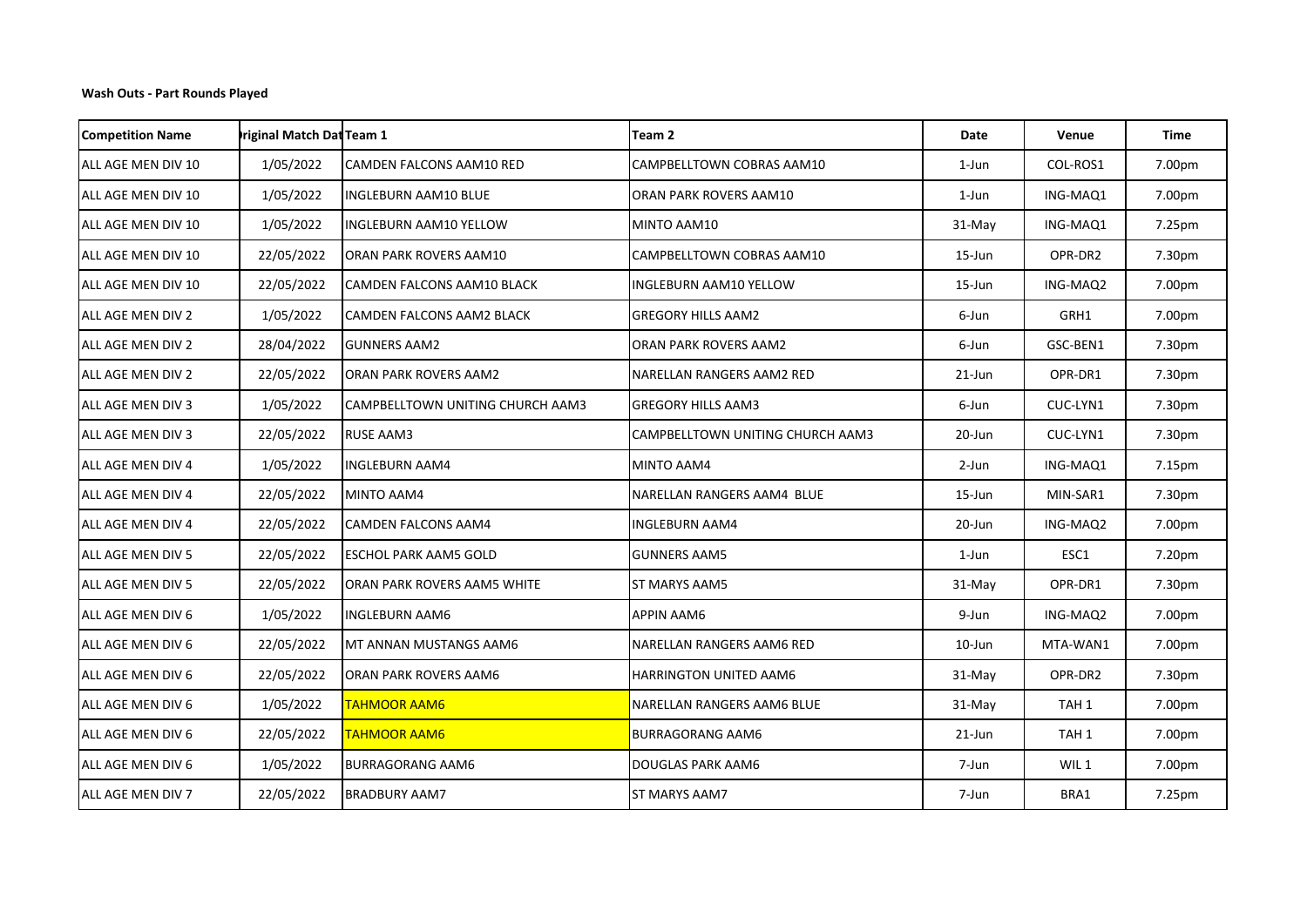| ALL AGE MEN DIV 7   | 22/05/2022 | <b>ESCHOL PARK AAM7</b>          | <b>GREGORY HILLS AAM7</b>        | 31-May | ESC1             | 7.20pm |
|---------------------|------------|----------------------------------|----------------------------------|--------|------------------|--------|
| ALL AGE MEN DIV 7   | 1/05/2022  | CAMDEN TIGERS AAM7               | <b>GREGORY HILLS AAM7</b>        | 20-Jun | GRH1             | 7.00pm |
| ALL AGE MEN DIV 7   | 1/05/2022  | ST MARYS AAM7                    | NARELLAN RANGERS AAM7 BLUE       | 20-Jun | STM-KOO1         | 7.00pm |
| ALL AGE MEN DIV 8   | 22/05/2022 | <b>GUNNERS AAM8</b>              | ORAN PARK ROVERS AAM8 WHITE      | 28-Jun | GSC-BEN1         | 7.30pm |
| ALL AGE MEN DIV 8   | 1/05/2022  | INGLEBURN AAM8                   | <b>GUNNERS AAM8</b>              | 7-Jun  | ING-MAQ2         | 7.00pm |
| ALL AGE MEN DIV 8   | 22/05/2022 | MT ANNAN MUSTANGS AAM8           | ESCHOL PARK AAM8 MAROON          | 15-Jun | MTA-WAN1         | 7.00pm |
| ALL AGE MEN DIV 8   | 22/05/2022 | CAMDEN FALCONS AAM8              | NARELLAN RANGERS AAM8            | 1-Jun  | NAR-LIQ2         | 7.00pm |
| ALL AGE MEN DIV 8   | 22/05/2022 | ORAN PARK ROVERS AAM8 BLACK      | <b>INGLEBURN AAM8</b>            | 27-Jun | OPR-DR2          | 7.00pm |
| ALL AGE MEN DIV 9   | 22/05/2022 | <b>ESCHOL PARK AAM9</b>          | CAMDEN FALCONS AAM9              | 2-Jun  | ESC1             | 7.30pm |
| ALL AGE MEN DIV 9   | 22/05/2022 | MINTO AAM9                       | NARELLAN RANGERS AAM9            | 2-Jun  | MIN-SAR1         | 7.30pm |
| ALL AGE MEN DIV 9   | 22/05/2022 | ORAN PARK ROVERS AAM9 WHITE      | CAMPBELLTOWN UNITING CHURCH AAM9 | 1-Jun  | OPR-DR1          | 7.00pm |
| ALL AGE MEN DIV 9   | 22/05/2022 | ORAN PARK ROVERS AAM9 BLACK      | CAMPBELLTOWN COBRAS AAM9         | 1-Jun  | OPR-DR2          | 7.00pm |
| ALL AGE MEN DIV 9   | 1/05/2022  | CAMDEN FALCONS AAM9              | CAMPBELLTOWN COBRAS AAM9         | 21-Jun | ING-MAQ1         | 7.00pm |
| ALL AGE MEN DIV 9   | 1/05/2022  | CAMPBELLTOWN UNITING CHURCH AAM9 | ORAN PARK ROVERS AAM9 BLACK      | 20-Jun | CUC-LYN2         | 7.30pm |
| ALL AGE WOMEN DIV 2 | 11/05/2022 | <b>GUNNERS AAW2</b>              | CAMDEN TIGERS AAW2 ORANGE        | 3-Jun  | GSC-BEN2         | 7.00pm |
| ALL AGE WOMEN DIV 2 | 22/05/2022 | MT ANNAN MUSTANGS AAW2           | <b>GUNNERS AAW2</b>              | 20-Jun | MTA-WAN1         | 7.00pm |
| ALL AGE WOMEN DIV 2 | 1/05/2022  | CAMDEN TIGERS AAW2 ORANGE        | <b>ESCHOL PARK AAW2</b>          | 29-Jun | <b>RON NORTH</b> | 7.00pm |
| ALL AGE WOMEN DIV 2 | 22/05/2022 | ST MARYS AAW2                    | <b>ESCHOL PARK AAW2</b>          | 7-Jun  | STM-KOO1         | 7.00pm |
| ALL AGE WOMEN DIV 3 | 10/05/2022 | CAMDEN FALCONS AAW3              | APPIN AAW3                       | 6-Jun  | APP-GOR1         | 7.00pm |
| ALL AGE WOMEN DIV 3 | 1/05/2022  | CAMDEN TIGERS AAW3               | <b>APPIN AAW3</b>                | 20-Jun | APP-GOR1         | 7.00pm |
| ALL AGE WOMEN DIV 3 | 1/05/2022  | CAMPBELLTOWN COLLEGIANS AAW3     | HARRINGTON UNITED AAW3           | 7-Jun  | COL-ROS1         | 7.00pm |
| ALL AGE WOMEN DIV 4 | 22/05/2022 | <b>BRADBURY AAW4</b>             | MT ANNAN MUSTANGS AAW4           | 1-Jun  | BRA 1            | 7.05pm |
| ALL AGE WOMEN DIV 4 | 1/05/2022  | MT ANNAN MUSTANGS AAW4           | ST MARYS AAW4                    | 21-Jun | MTA-WAN1         | 7.00pm |
| ALL AGE WOMEN DIV 4 | 22/05/2022 | ORAN PARK ROVERS AAW4            | <b>HARRINGTON UNITED AAW4</b>    | 7-Jun  | OPR-DR4          | 7.00pm |
| ALL AGE WOMEN DIV 4 | 1/05/2022  | <b>TAHMOOR AAW4 GREEN</b>        | <b>BRADBURY AAW4</b>             | 28-Jun | TAH 1            | 7.00pm |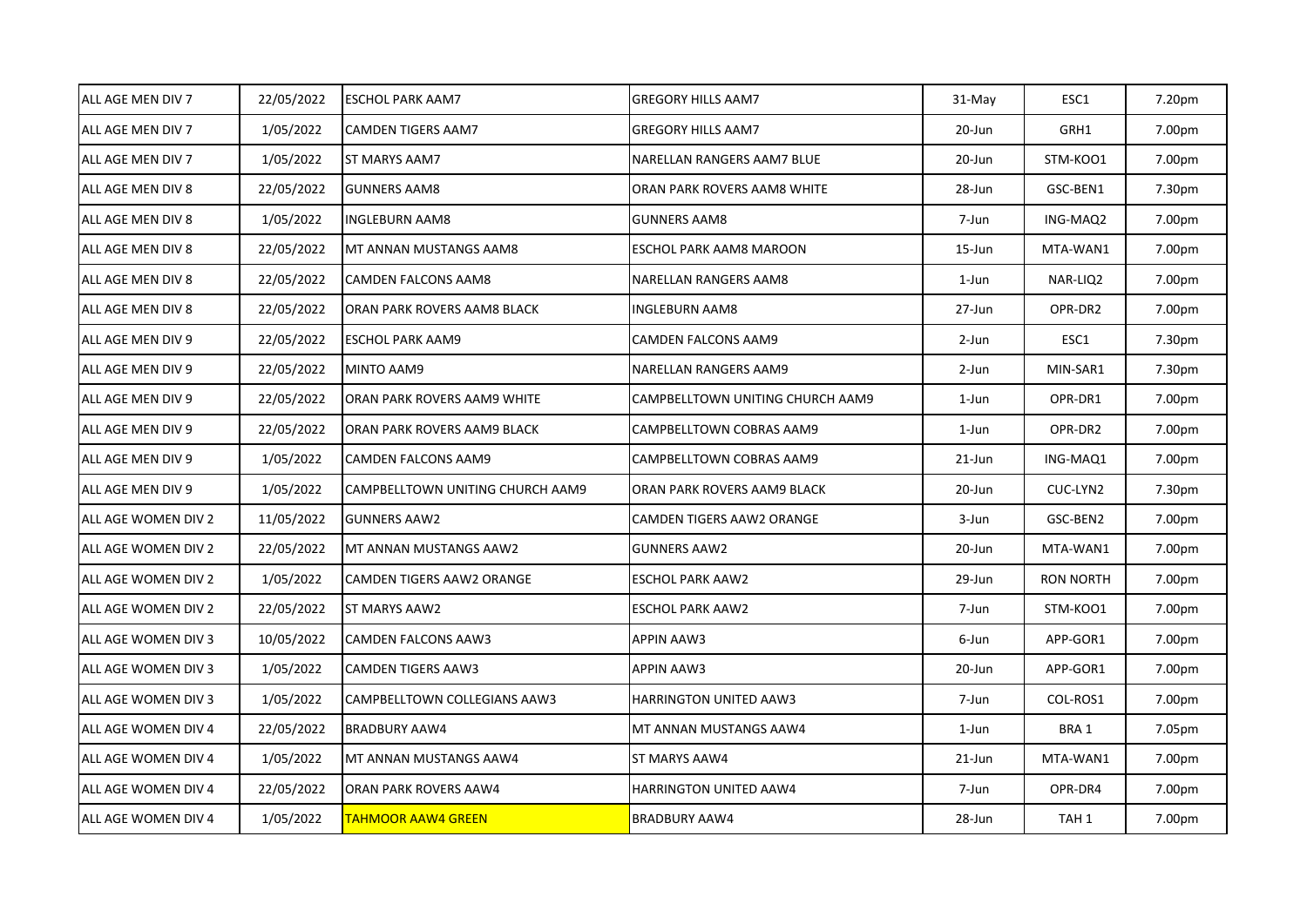| ALL AGE WOMEN DIV 5   | 1/05/2022  | CAMPBELLTOWN UNITING CHURCH AAW5    | <b>GREGORY HILLS AAW5</b>             | 6-Jun  | GRH <sub>2</sub> | 7.00pm             |
|-----------------------|------------|-------------------------------------|---------------------------------------|--------|------------------|--------------------|
| ALL AGE WOMEN DIV 5   | 1/05/2022  | <b>INGLEBURN AAW5</b>               | <b>BRADBURY AAW5</b>                  | 10-Jun | ING-MAQ2         | 7.00pm             |
| ALL AGE WOMEN DIV 5   | 22/05/2022 | ORAN PARK ROVERS AAW5               | <b>GREGORY HILLS AAW5</b>             | 28-Jun | OPR-DR1          | 7.00pm             |
| ALL AGE WOMEN DIV 5   | 22/05/2022 | <b>ST MARYS AAW5</b>                | <b>INGLEBURN AAW5</b>                 | 27-Jun | STM-KOO1         | 7.00pm             |
| ALL AGE WOMEN DIV 5   | 1/05/2022  | <b>BURRAGORANG AAW5</b>             | <b>RUSE AAW5</b>                      | 14-Jun | WIL <sub>1</sub> | 7.00pm             |
| ALL AGE WOMEN DIV 5   | 22/05/2022 | <b>RUSE AAW5</b>                    | CAMPBELLTOWN UNITING CHURCH AAW5      | 27-Jun | CUC-LYN1         | 7.30pm             |
| OVER 35 DIV 2         | 1/05/2022  | INGLEBURN 035/2                     | CAMDEN FALCONS 035/2                  | 28-Jun | ING-MAQ1         | 7.00pm             |
| OVER 35 DIV 2         | 3/05/2022  | MT ANNAN MUSTANGS 035/2             | CAMDEN FALCONS 035/2                  | 14-Jun | MTA-WAN1         | 7.00pm             |
| OVER 35 DIV 4         | 20/05/2022 | GUNNERS 035/4                       | MT ANNAN MUSTANGS 035/4               | 14-Jun | GSC-BEN1         | 7.30pm             |
| <b>OVER 35 DIV 4</b>  | 1/05/2022  | CAMPBELLTOWN COBRAS 035/4           | MT ANNAN MUSTANGS 035/4               | 28-Jun | MTA-WAN1         | 7.00pm             |
| OVER 35 DIV 5         | 1/05/2022  | CAMDEN FALCONS 035/5                | <b>RUSE 035/5</b>                     | 21-Jun | ING-MAQ2         | 7.00pm             |
| UNDER 12 BOYS DIV 1   | 30/04/2022 | CAMDEN FALCONS UNDER 12 DIV 1       | <b>BRADBURY UNDER 12 DIV 1</b>        | 1-Jun  | BRA1             | 6.00pm             |
| UNDER 12 BOYS DIV 1   | 15/05/2022 | ESCHOL PARK UNDER 12 DIV 1          | <b>BRADBURY UNDER 12 DIV 1</b>        | 20-Jun | ESC1             | 6.15pm             |
| UNDER 12 BOYS DIV 1   | 15/05/2022 | MT ANNAN UNDER 12 DIV 1             | CAMDEN TIGERS UNDER 12 DIV 1 BLACK    | 1-Jun  | MTA-WAN1         | 6.00 <sub>pm</sub> |
| UNDER 12 BOYS DIV 1   | 15/05/2022 | CAMDEN TIGERS UNDER 12 DIV 1 ORANGE | CAMDEN FALCONS UNDER 12 DIV 1         | 19-Jun | <b>RON NORTH</b> | 11.30am            |
| UNDER 12 BOYS DIV 1   | 30/04/2022 | <b>TAHMOOR UNDER 12 DIV 1</b>       | MT ANNAN UNDER 12 DIV 1               | 19-Jun | TAH 2            | 9.00am             |
| UNDER 12 BOYS DIV 2   | 30/04/2022 | ESCHOL PARK UNDER 12 DIV 2          | ORAN PARK ROVERS UNDER 12 DIV 2       | 31-May | ESC1             | 6.15pm             |
| UNDER 12 BOYS DIV 3   | 30/04/2022 | <b>TAHMOOR UNDER 12 DIV 3</b>       | ST MARYS UNDER 12 DIV 3               | 19-Jun | TAH <sub>2</sub> | 10.05am            |
| <b>UNDER 12 GIRLS</b> | 30/04/2022 | <b>BRADBURY UNDER 12 GIRLS</b>      | ESCHOL PARK UNDER 12 GIRLS            | 6-Jun  | BRA 1            | 6.00pm             |
| <b>UNDER 12 GIRLS</b> | 30/04/2022 | CAMDEN FALCONS UNDER 12 GIRLS       | CAMDEN TIGERS UNDER 12 GIRLS          | 5-Jun  | COL-ROS1         | 9.00am             |
| UNDER 13 BOYS DIV 1   | 15/05/2022 | ESCHOL PARK UNDER 13 DIV 1          | CAMDEN TIGERS UNDER 13 DIV 1          | 6-Jun  | ESC1             | 6.15pm             |
| UNDER 13 BOYS DIV 1   | 15/05/2022 | HARRINGTON UNITED UNDER 13 DIV 1    | NARELLAN RANGERS UNDER 13 DIV 1       | 14-Jun | GSC-BEN1         | 6.15pm             |
| UNDER 13 BOYS DIV 1   | 15/05/2022 | ORAN PARK ROVERS UNDER 13 DIV 1     | INGLEBURN UNDER 13 DIV 1              | 31-May | OPR-DR1          | 6.15pm             |
| UNDER 13 BOYS DIV 2   | 30/04/2022 | ESCHOL PARK UNDER 13 DIV 2          | <b>GUNNERS UNDER 13 DIV 2</b>         | 2-Jun  | ESC1             | 6.15pm             |
| UNDER 13 BOYS DIV 2   | 21/05/2022 | <b>GUNNERS UNDER 13 DIV 2</b>       | ORAN PARK ROVERS UNDER 13 DIV 2 WHITE | 28-Jun | GSC-BEN1         | 6.15pm             |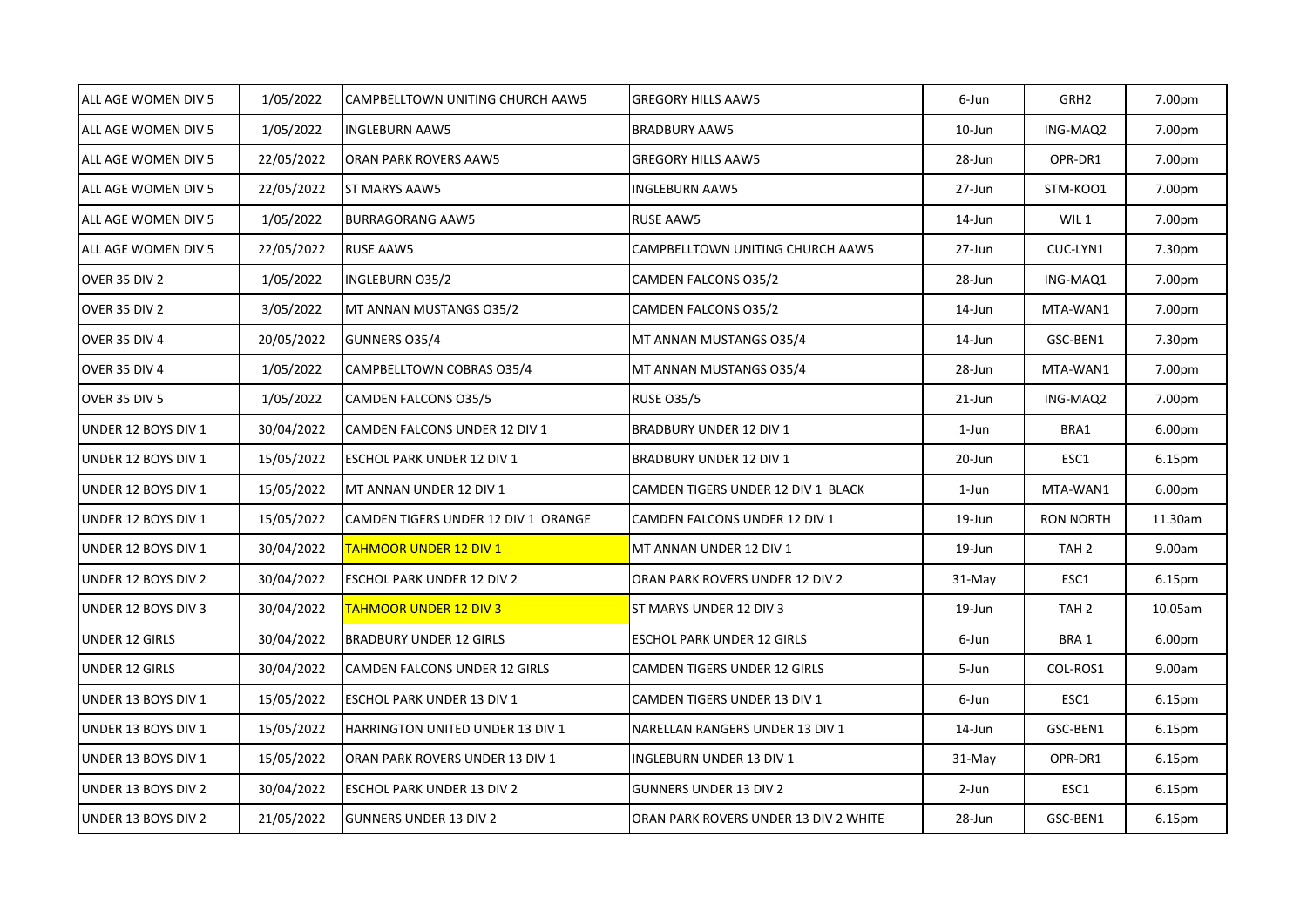| UNDER 13 BOYS DIV 2       | 21/05/2022 | MINTO UNDER 13 DIV 2                  | ORAN PARK ROVERS UNDER 13 DIV 2 BLACK     | 28-Jun    | MIN-SAR1         | 6.15pm             |
|---------------------------|------------|---------------------------------------|-------------------------------------------|-----------|------------------|--------------------|
| UNDER 13 BOYS DIV 2       | 30/04/2022 | ORAN PARK ROVERS UNDER 13 DIV 2 BLACK | <b>GREGORY HILLS UNDER 13 DIV 2</b>       | 30-May    | OPR-DR1          | 6.15pm             |
| UNDER 13 BOYS DIV 2       | 30/04/2022 | ORAN PARK ROVERS UNDER 13 DIV 2 WHITE | MINTO UNDER 13 DIV 2                      | 31-May    | OPR-DR2          | 6.15pm             |
| UNDER 13 BOYS DIV 3       | 30/04/2022 | CAMDEN FALCONS UNDER 13 DIV 3         | TAHMOOR UNDER 13 DIV 3                    | 5-Jun     | COL-ROS1         | 10.05am            |
| UNDER 13 BOYS DIV 3       | 30/04/2022 | <b>INGLEBURN UNDER 13 DIV 3</b>       | <b>RUSE UNDER 13 DIV 3</b>                | 2-Jun     | ING-MAQ1         | 6.00pm             |
| UNDER 13 BOYS DIV 3       | 21/05/2022 | <b>RUSE UNDER 13 DIV 3</b>            | CAMPBELLTOWN UNITING CHURCH UNDER 13 DIV  | 19-Jun    | RUS-JAC 2        | 10.30am            |
| UNDER 13 BOYS DIV 4       | 21/05/2022 | <b>GUNNERS UNDER 13 DIV 4</b>         | NARELLAN RANGERS UNDER 13 DIV 4           | 13-Jun    | GSC-BEN1         | 6.15pm             |
| UNDER 13 BOYS DIV 4       | 30/04/2022 | PICTON RANGERS UNDER 13 DIV 4         | <b>GUNNERS UNDER 13 DIV 4</b>             | 5-Jun     | PIC-HUM          | 1.00pm             |
| UNDER 13 GIRLS            | 21/05/2022 | <b>GUNNERS UNDER 13 GIRLS</b>         | <b>TAHMOOR UNDER 13 GIRLS</b>             | 19-Jun    | GSC-BEN2         | 6.15pm             |
| <b>UNDER 13 GIRLS</b>     | 30/04/2022 | PICTON RANGERS UNDER 13 GIRLS         | <b>BRADBURY UNDER 13 GIRLS</b>            | 19-Jun    | PIC-HUM          | 11.00am            |
| <b>UNDER 13 GIRLS</b>     | 30/04/2022 | <b>TAHMOOR UNDER 13 GIRLS</b>         | ORAN PARK ROVERS UNDER 13 GIRLS           | 5-Jun     | TAH <sub>2</sub> | 2.05pm             |
| UNDER 14 BOYS DIV 1/2 Cor | 30/04/2022 | <b>ESCHOL PARK UNDER 14 DIV 1/2</b>   | BRADBURY UNDER 14 DIV 1/2                 | 6-Jun     | BRA1             | 7.05pm             |
| UNDER 14 BOYS DIV 1/2 Cor | 30/04/2022 | PICTON RANGERS UNDER 14 DIV 1/2       | CAMDEN TIGERS UNDER 14 DIV 1/2 BLACK      | 5-Jun     | PIC-HUM          | 2.15pm             |
| UNDER 14 BOYS DIV 3/4 Cor | 21/05/2022 | <b>GUNNERS UNDER 14 DIV 3/4</b>       | CAMPBELLTOWN UNITING CHURCH UNDER 14 DIV  | 1-Jun     | GSC-BEN1         | 6.15pm             |
| UNDER 14 BOYS DIV 3/4 Cor | 21/05/2022 | MINTO UNDER 14 DIV 3/4                | GREGORY HILLS UNDER 14 DIV 3/4            | 1-Jun     | MIN-SAR1         | 7.30pm             |
| UNDER 14 BOYS DIV 3/4 Cor | 30/04/2022 | ORAN PARK ROVERS UNDER 14 DIV 3/4     | MINTO UNDER 14 DIV 3/4                    | 19-Jun    | OPR-DR1          | 1.00 <sub>pm</sub> |
| UNDER 15 BOYS DIV 1       | 30/04/2022 | CAMPBELLTOWN COBRAS UNDER 15 DIV 1    | CAMDEN TIGERS UNDER 15 DIV 1              | $12$ -Jun | COB-HUR1         | 12.30pm            |
| UNDER 15 BOYS DIV 1       | 30/04/2022 | MT ANNAN MUSTANGS UNDER 15 DIV 1      | <b>TAHMOOR UNDER 15 DIV 1</b>             | 1-Jun     | MTA-WAN1         | 7.05pm             |
| UNDER 15 BOYS DIV 2       | 21/05/2022 | CAMPBELLTOWN COBRAS UNDER 15 DIV 2    | CAMDEN FALCONS UNDER 15 DIV 2             | 19-Jun    | COB-HUR1         | 10.30am            |
| UNDER 15 BOYS DIV 2       | 30/04/2022 | <b>ESCHOL PARK UNDER 15 DIV 2</b>     | ORAN PARK ROVERS UNDER 15 DIV 2           | 6-Jun     | ESC1             | 7.30pm             |
| UNDER 15 BOYS DIV 2       | 30/04/2022 | <b>INGLEBURN UNDER 15 DIV 2</b>       | CAMPBELLTOWN COBRAS UNDER 15 DIV 2        | 31-May    | ING-MAQ1         | 6.00pm             |
| UNDER 15 BOYS DIV 3       | 21/05/2022 | <b>RUSE UNDER 15 DIV 3</b>            | NARELLAN RANGERS UNDER 15 DIV 3           | 2-Jun     | NAR-LIQ2         | 7.00pm             |
| UNDER 15 GIRLS            | 30/04/2022 | <b>BRADBURY UNDER 15 GIRLS</b>        | <b>INGLEBURN UNDER 15 GIRLS</b>           | 7-Jun     | BRA 1            | 6.00pm             |
| UNDER 15 GIRLS            | 22/05/2022 | <b>RUSE UNDER 15 GIRLS</b>            | <b>BRADBURY UNDER 15 GIRLS</b>            | $10$ -Jul | RUS-JAC1         | 9.00am             |
| <b>UNDER 15 GIRLS</b>     | 21/05/2022 | CAMDEN FALCONS UNDER 15 GIRLS         | CAMPBELLTOWN UNITING CHURCH UNDER 14 GIRI | 19-Jun    | COL-ROS1         | 12.25pm            |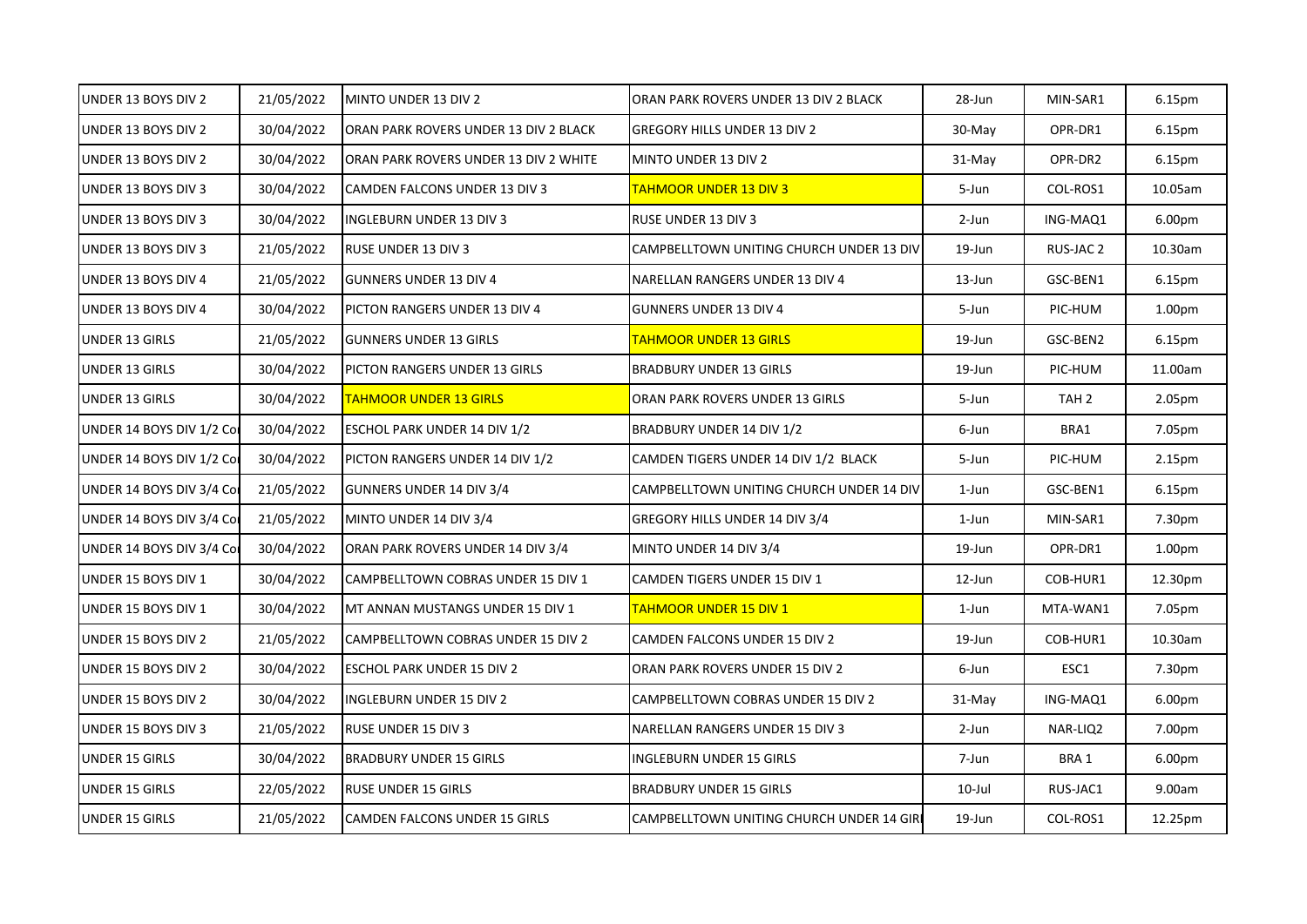| <b>UNDER 15 GIRLS</b>       | 7/05/2022  | INGLEBURN UNDER 15 GIRLS             | <b>IGUNNERS UNDER 15 GIRLS</b>             | $22$ -Jun | ING-MAQ1         | 6.15pm             |
|-----------------------------|------------|--------------------------------------|--------------------------------------------|-----------|------------------|--------------------|
| <b>UNDER 15 GIRLS</b>       | 30/04/2022 | ORAN PARK ROVERS UNDER 15 GIRLS      | <b>RUSE UNDER 15 GIRLS</b>                 | 28-Jun    | OPR-DR1          | 6.15pm             |
| <b>UNDER 15 GIRLS</b>       | 22/05/2022 | ORAN PARK ROVERS UNDER 15 GIRLS      | CAMPBELLTOWN UNITING CHURCH UNDER 14 GIRI  | $30-Mav$  | OPR-DR2          | 6.30pm             |
| <b>JUNDER 15 GIRLS</b>      | 30/04/2022 | CAMDEN TIGERS UNDER 14 GIRLS ORANGE  | <b>ICAMDEN TIGERS UNDER 15 GIRLS BLACK</b> | 5-Jun     | <b>RON NORTH</b> | 10.05am            |
| <b>UNDER 15 GIRLS</b>       | 21/05/2022 | <b>RUSE UNDER 15 GIRLS</b>           | TAHMOOR UNDER 15 GIRLS                     | 19-Jun    | RUS-JAC 2        | 9.00am             |
| <b>UNDER 15 GIRLS</b>       | 30/04/2022 | <b>TAHMOOR UNDER 15 GIRLS</b>        | <b>CAMDEN FALCONS UNDER 15 GIRLS</b>       | 5-Jun     | TAH <sub>1</sub> | 1.00 <sub>pm</sub> |
| <b>UNDER 16 BOYS DIV 1</b>  | 30/04/2022 | <b>TAHMOOR UNDER 16 DIV 1</b>        | <b>HARRINGTON UNITED UNDER 16 DIV 1</b>    | 5-Jun     | TAH <sub>1</sub> | 2.30pm             |
| UNDER 16 BOYS DIV 1         | 22/05/2022 | <b>BURRAGORANG UNDER 16 DIV 1</b>    | CAMDEN TIGERS UNDER 16 DIV 1               | 5-Jun     | WIL1             | 1.00 <sub>pm</sub> |
| <b>UNDER 16 BOYS DIV 2</b>  | 30/04/2022 | <b>BRADBURY UNDER 16 DIV 2</b>       | ICAMDEN TIGERS UNDER 16 DIV 2 BLACK        | $2$ -Jun  | BRA 1            | 7.00pm             |
| <b>UNDER 16 BOYS DIV 2</b>  | 21/05/2022 | MINTO UNDER 16 DIV 2                 | <b>GUNNERS UNDER 16 DIV 2</b>              | 6-Jun     | MIN-SAR1         | 6.30pm             |
| <b>UNDER 16 BOYS DIV 2</b>  | 30/04/2022 | ORAN PARK ROVERS UNDER 16 DIV 2      | MINTO UNDER 16 DIV 2                       | $19$ -Jun | OPR-DR3          | 1.00 <sub>pm</sub> |
| UNDER 16/17 GIRLS           | 21/05/2022 | <b>GUNNERS UNDER 17 GIRLS</b>        | AC UNITED U16/17 G                         | $13$ -Jun | GSC-BEN1         | 7.30pm             |
| UNDER 16/17 GIRLS           | 21/05/2022 | MINTO U16/17G                        | <b>ESCHOL PARK UNDER 16 GIRLS</b>          | 20-Jun    | MIN-SAR1         | 6.30pm             |
| UNDER 16/17 GIRLS           | 30/04/2022 | ORAN PARK ROVERS UNDER 16 GIRLS      | ESCHOL PARK UNDER 16 GIRLS                 | 6-Jun     | OPR-DR2          | 6.30pm             |
| <b>JUNDER 17 BOYS DIV 1</b> | 21/05/2022 | <b>GUNNERS UNDER 17</b>              | <b>ICAMDEN TIGERS UNDER 17 ORANGE</b>      | 20-Jun    | GSC-BEN1         | 7.00pm             |
| <b>UNDER 17 BOYS DIV 1</b>  | 30/04/2022 | <b>CAMDEN TIGERS UNDER 17 ORANGE</b> | <b>CAMDEN TIGERS UNDER 17 BLACK</b>        | 5-Jun     | <b>RON NORTH</b> | 11.30am            |